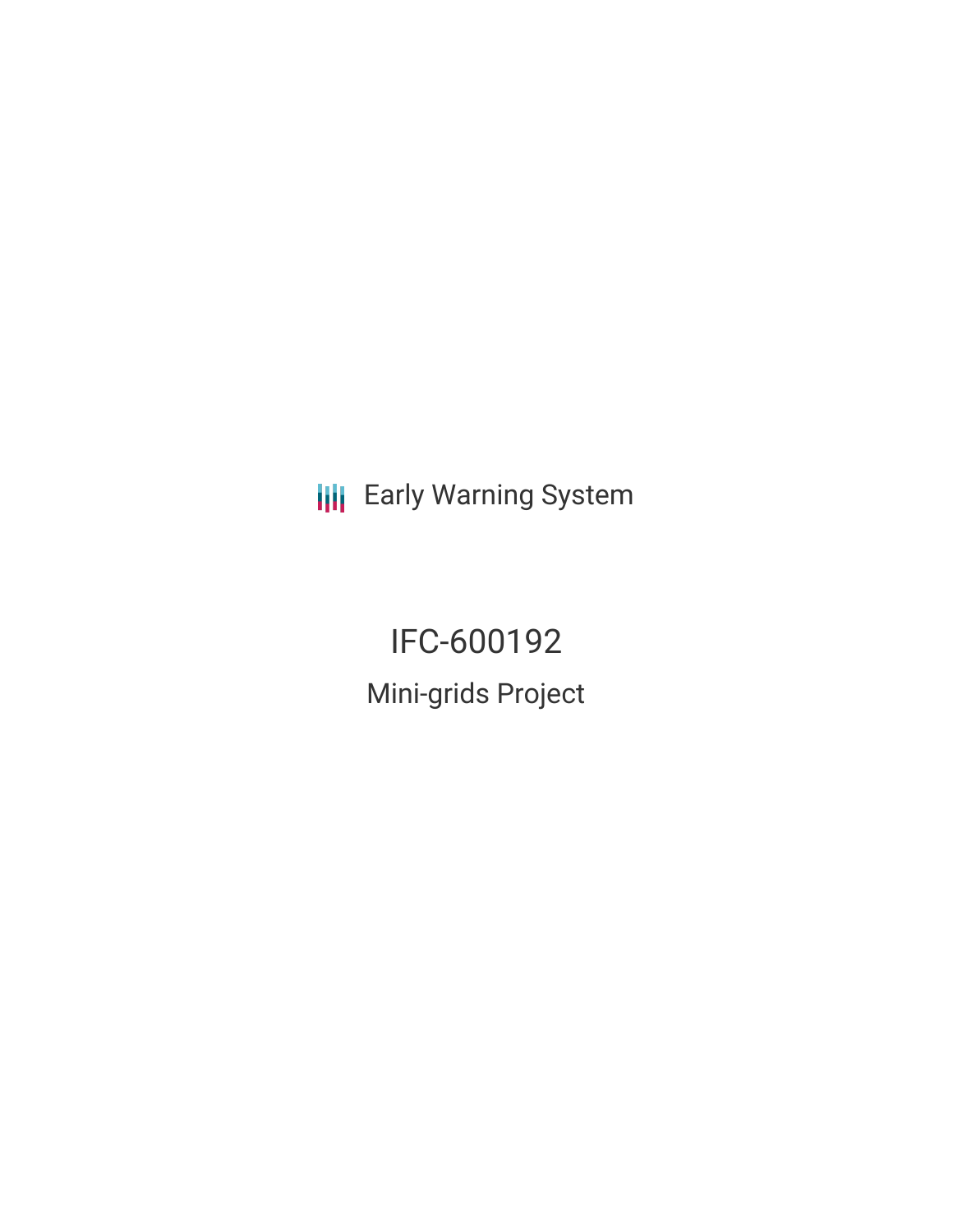

# **Quick Facts**

| <b>Countries</b>              | Tanzania                                |
|-------------------------------|-----------------------------------------|
| <b>Financial Institutions</b> | International Finance Corporation (IFC) |
| <b>Status</b>                 | Active                                  |
| <b>Bank Risk Rating</b>       | U                                       |
| <b>Voting Date</b>            | 2015-05-15                              |
| <b>Borrower</b>               | <b>Rural Energy Agency</b>              |
| <b>Sectors</b>                | Energy                                  |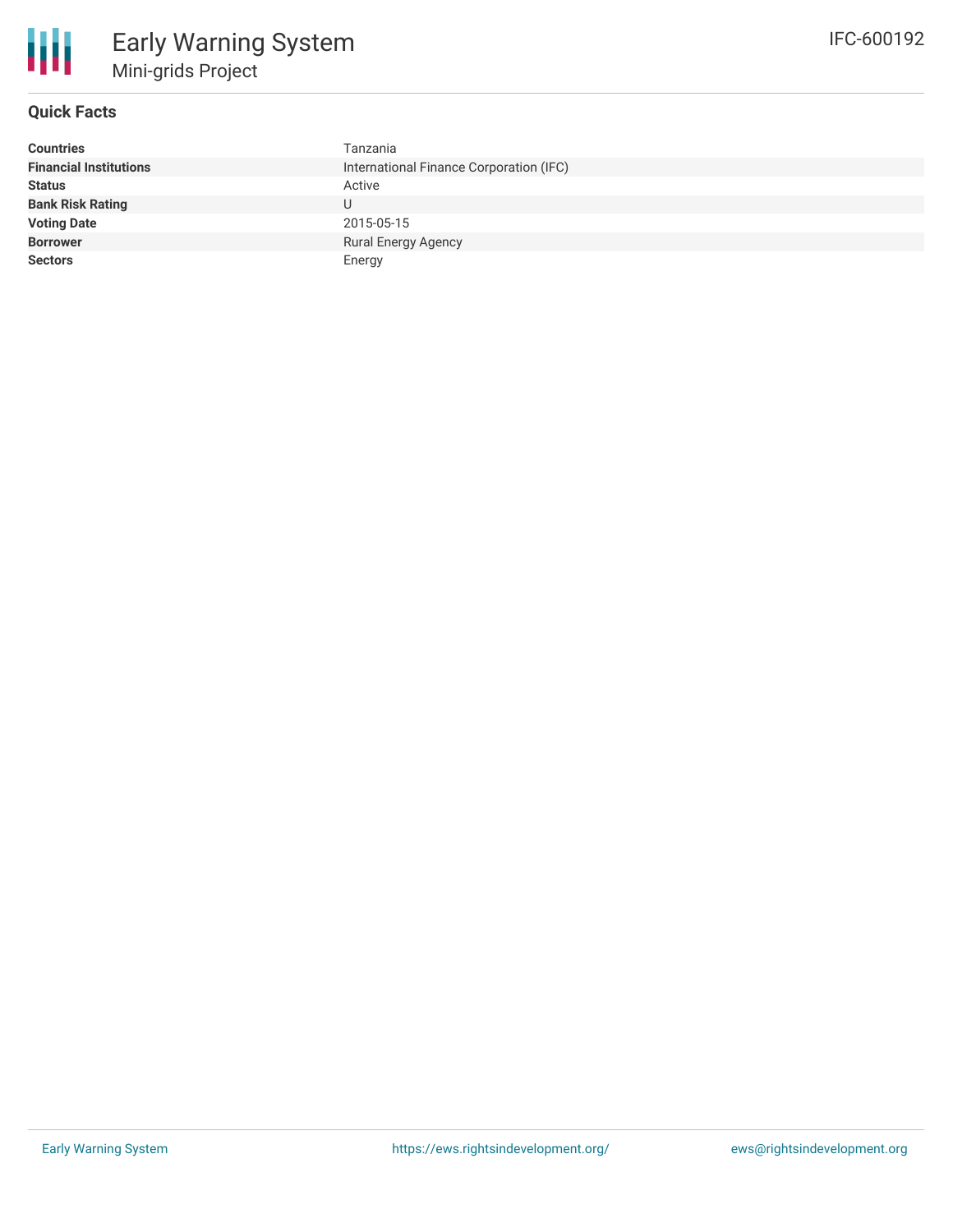

## **Project Description**

This project is a sub-component of a broader program supported by the Scaling up Renewable Energy Program (SREP) in Low Income Countries in Tanzania. This project aims to address identified market barriers in order to mobilize resources and investments to commercial mini-grid development in Tanzania. The project is being implemented by the IFC in close collaboration with the Rural Energy Agency (REA) of Tanzania, private sector associations and development partners in the energy access space, as well as the World Bank - IDA. The project will address the lack of proven commercially viable business models, lack of sector level data and information to guide investors, limited technical and business capacity among project developers, and access to finance challenges by offering support to firms and groups of firms. In addition, the project is expected to provide direct advisory support to mini-grid developers operating in the country.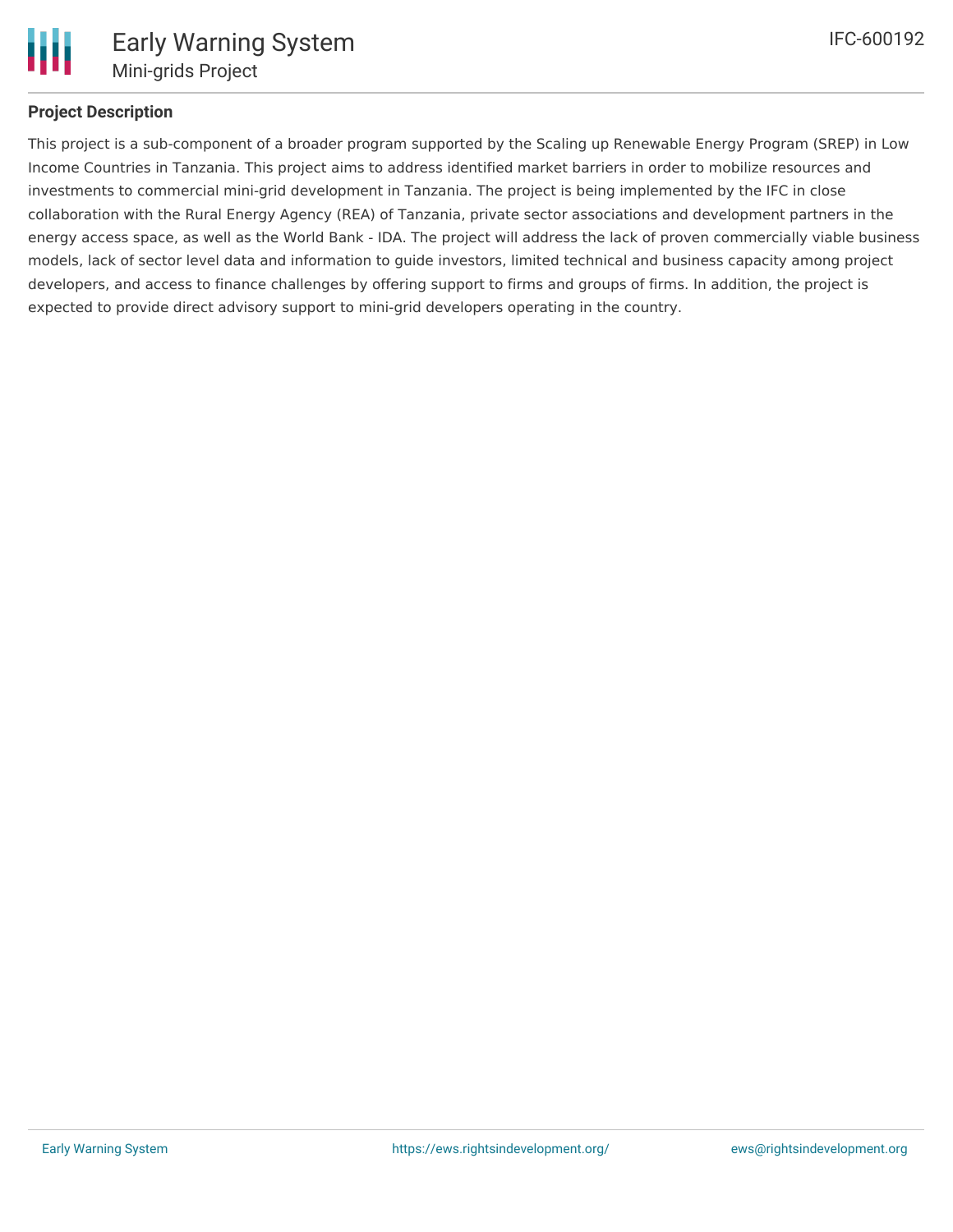

# **People Affected By This Project**

The project is expected to increase the supply of electricity from renewables for off-grid locations by supporting the development of commercially sustainable mini-grids projects. This will be achieved by providing technical and business support to mini-grid developers, raising awareness on the business potential of the mini-grid sector among financiers, developing a set of mini-grid standards and specifications guidelines, and promoting access to information through an information hub for mini-grid practitioners.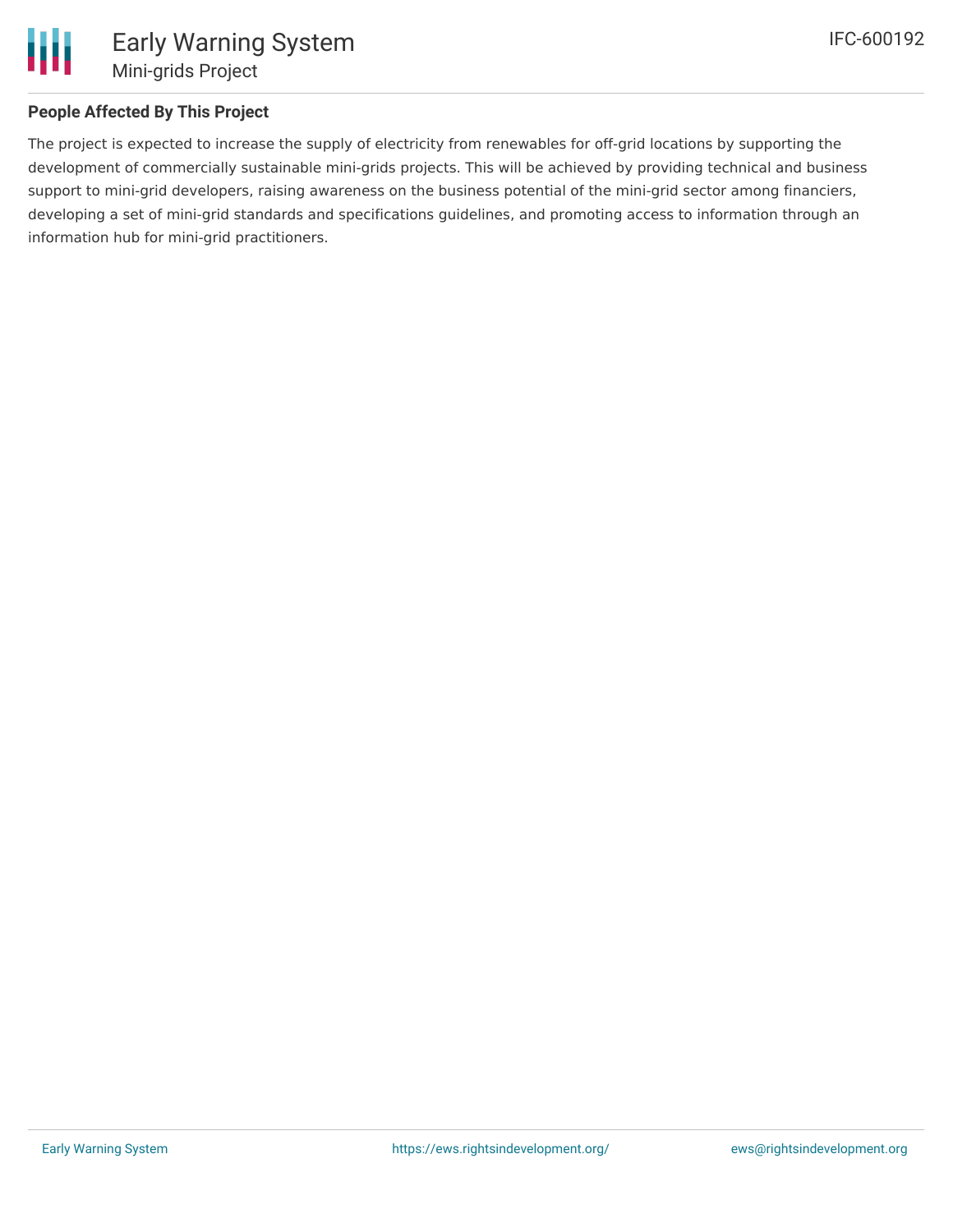### **Investment Description**

• International Finance Corporation (IFC)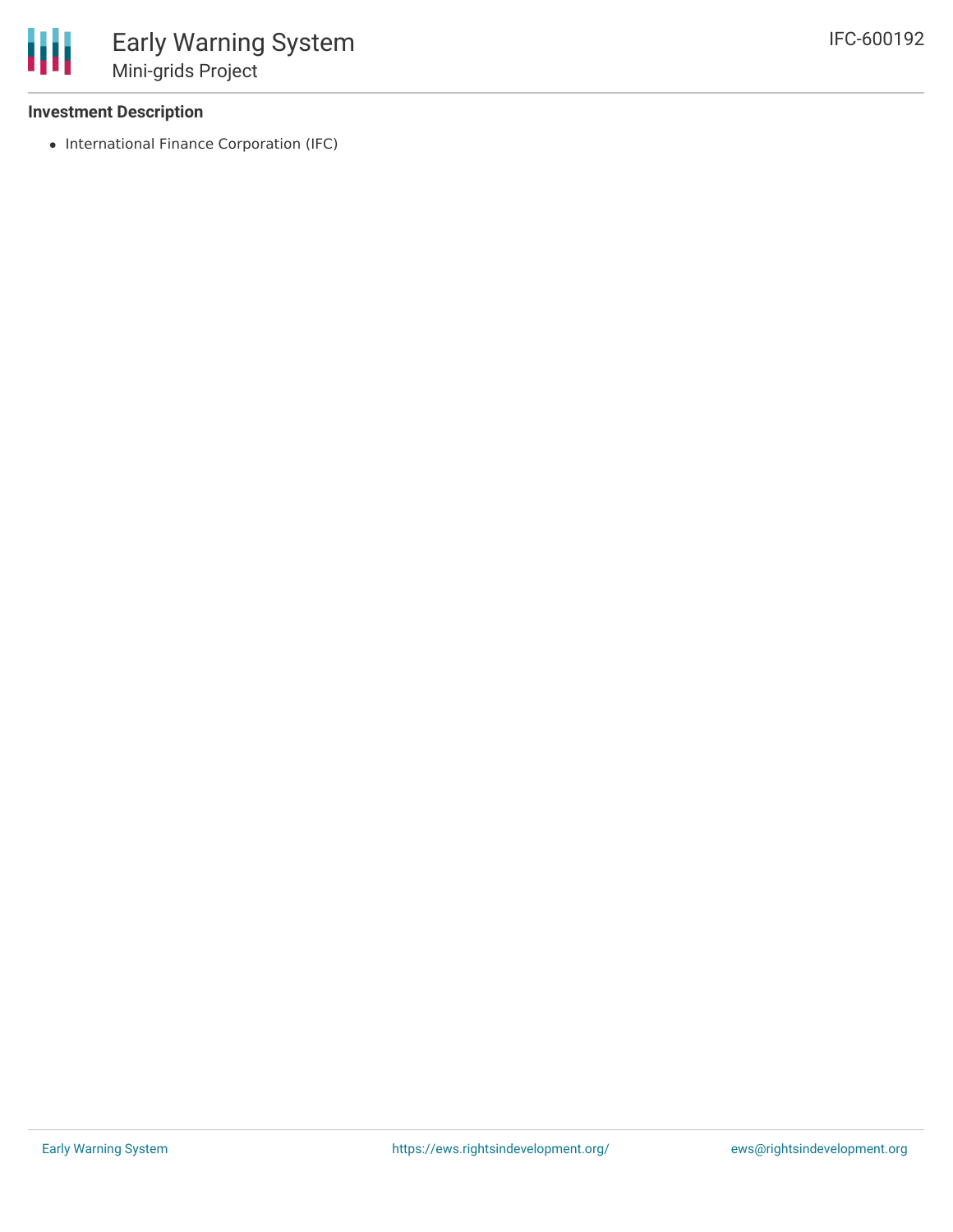# **Contact Information**

#### ACCOUNTABILITY MECHANISM OF IFC

The Compliance Advisor Ombudsman (CAO) is the independent complaint mechanism and fact-finding body for people who believe they are likely to be, or have been, adversely affected by an IFC or MIGA- financed project. If you submit a complaint to the CAO, they may assist you in resolving a dispute with the company and/or investigate to assess whether the IFC is following its own policies and procedures for preventing harm to people or the environment. If you want to submit a complaint electronically, you can email the CAO at CAO@worldbankgroup.org. You can learn more about the CAO and how to file a complaint at http://www.cao-ombudsman.org/